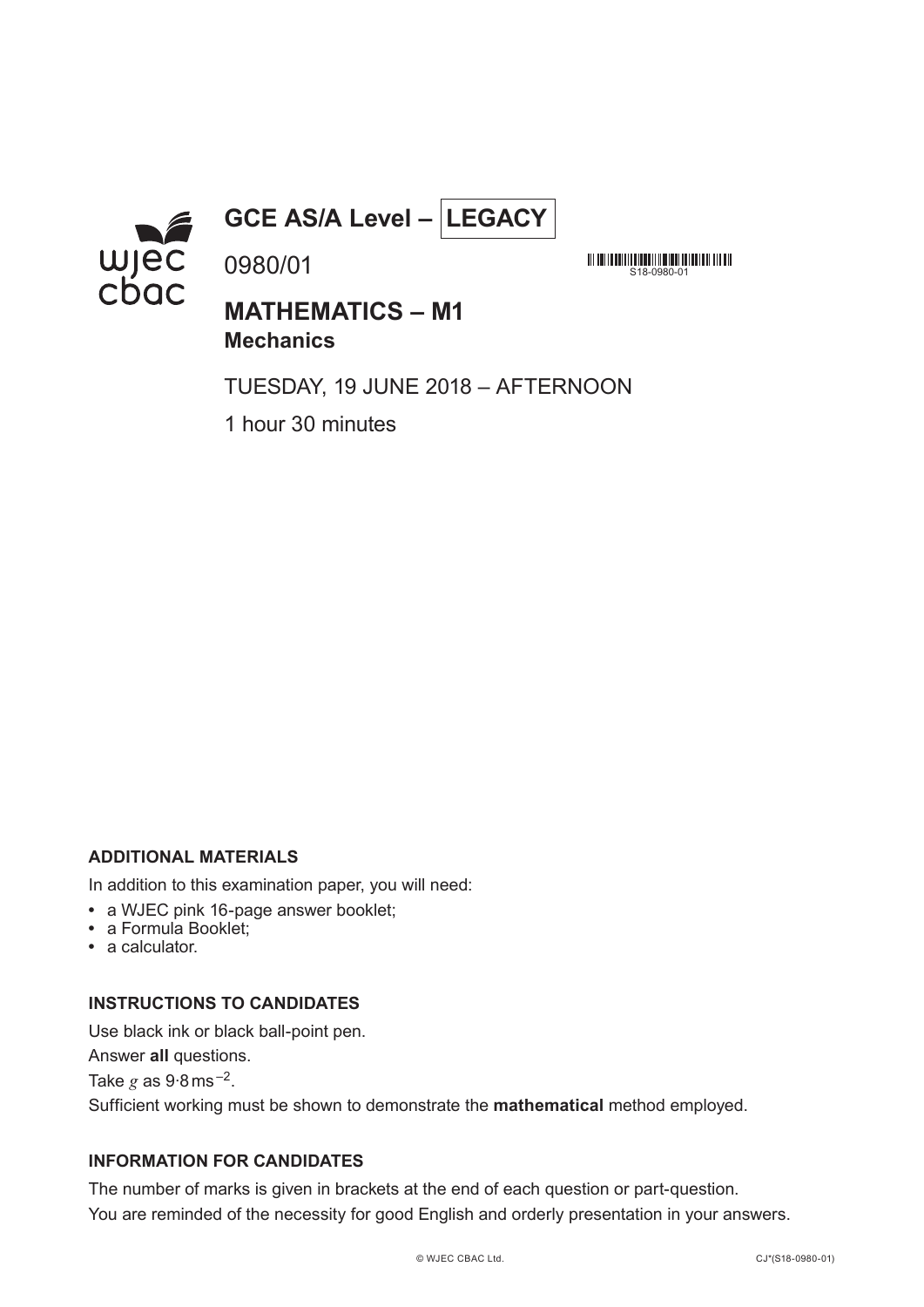**1.** *(a)* A lift, of mass 1200kg, is moving upwards. Find the tension in the lift cable when the lift is moving with

2

- (i) an acceleration of 2ms–2,
- (ii) constant speed. [4]
- *(b)* A person of mass *M*kg stands in a lift which is moving downwards with an acceleration of 3 ms<sup>-2</sup>. The reaction of the floor of the lift on the person is 442N. Determine the value of  $M$ . of  $M$ . [3]
- **2.** The diagram shows four horizontal forces of magnitude 16N, 9N, 21N and 8N acting at a point *P*. Directions are as shown in the diagram.



Calculate the magnitude of the resultant of the forces acting at *P*. Determine the angle the resultant makes with the 8N force. Give your answers correct to one decimal place. [8]

- **3.** A uniform rod *AB* is resting in horizontal equilibrium on two smooth supports at *P* and *Q*. The length of the rod is 2m and its mass is 24kg. Supports *P* and *Q* are such that *AP* = 0. 3m and *PQ* = 1. 1m. A person of mass 36kg stands on the rod at the end *A*. Find the magnitude of the reactions at *P* and at *Q*.
- **4.** Two particles *P* and *Q*, of masses 3kg and 5kg respectively, are attached one to each end of a light inextensible string which passes over a smooth peg. Initially, the particles are held at rest with the string just taut and with both hanging parts of the string vertical. The particles are then released from rest.
	- *(a)* Find the magnitude of the acceleration of *P* and the tension in the string. [7]
	- *(b)* What assumption does the word 'light', in the description of the string, enable you to make in your solution? [1]
	- *(c)* What assumption does the word 'smooth', in the description of the peg, enable you to make in your solution? [1]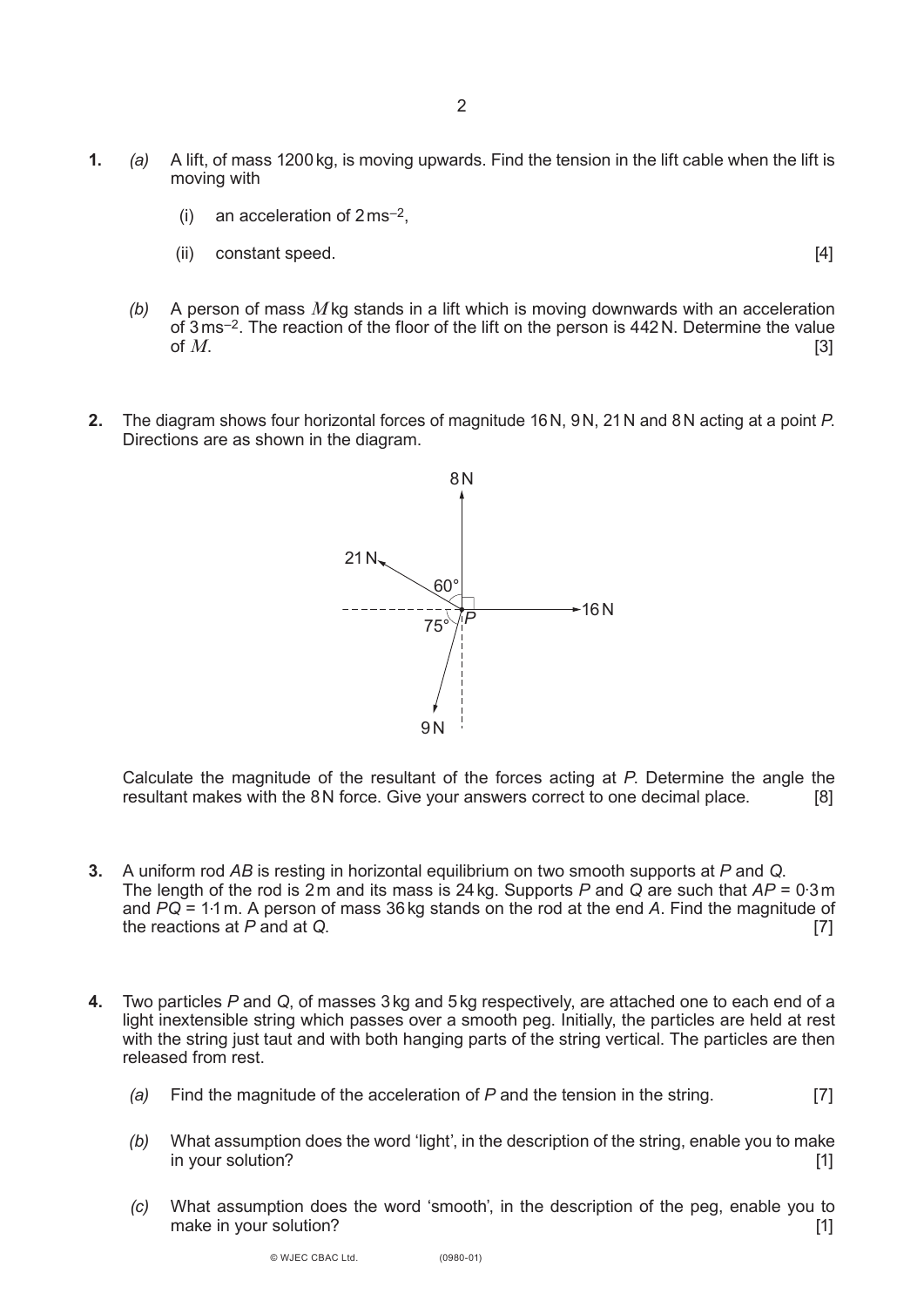- **5.** When a cricket ball of mass 0.16kg reaches a batsman it has horizontal velocity 12ms<sup>-1</sup>. It is driven straight back such that, as it leaves the bat, it has horizontal velocity 20ms–1.
	- *(a)* Find the impulse exerted by the bat on the ball. [2]
	- (b) Given that the bat and the ball were in contact for  $\frac{1}{6}$ s, find the average force between the bat and the ball.  $\overline{a}$  is a set of the ball.  $\overline{a}$  is a set of the ball.  $\overline{a}$  is a set of the ball. 8
- **6.** A raindrop *A* falls freely from rest from the top of a cliff. After it has fallen a distance 0·1m, a second raindrop *B* begins to fall from rest from the top of the same cliff. The height of the cliff is 40m.
	- *(a)* Find the velocity of *A* at the instant *B* begins to fall. [3]
	- *(b)* Find the velocity of *A* at the instant it reaches the ground. [2]
	- *(c)* Calculate the distance between the raindrops when the first raindrop *A* hits the ground.

[7]

- **7.** Two small smooth spheres *A* and *B*, of equal mass and equal radii, are moving in the same straight line and in the same direction. The speed of *A* is 4ms–1 and the speed of *B* is 2ms–1. The spheres collide directly. After collision, their directions of motion remain unchanged, but the speed of *A* is *v*ms–1 and the speed of *B* is 1. 4*v*ms–1.
	- *(a)* Calculate the value of *v* and the coefficient of restitution between the spheres. [6]
	- *(b)* After colliding with *A*, sphere *B* collides with a smooth vertical wall which is perpendicular to its direction of motion. The coefficient of restitution between *B* and the wall is 0. 6. Determine the speed of *B* after the collision with the wall. [2]
	- *(c)* Given that after colliding with *A*, sphere *B* collides with the wall 5 seconds later, find the time that elapses between *B* colliding with the wall and its second collision with *A*. [3]
- **8.** A particle of mass 10kg is at rest on a rough plane inclined at an angle  $\alpha$  to the horizontal. When a force of magnitude 98N, acting **upwards** parallel to a line of greatest slope of the plane, is applied to the particle, it is on the point of moving up the plane. When a force of magnitude 49N, acting **downwards** parallel to a line of greatest slope of the plane, is applied to the particle, it is on the point of moving down the plane. Find  $\sin \alpha$  and the coefficient of friction between the particle and the plane. particle and the plane.

# **TURN OVER**